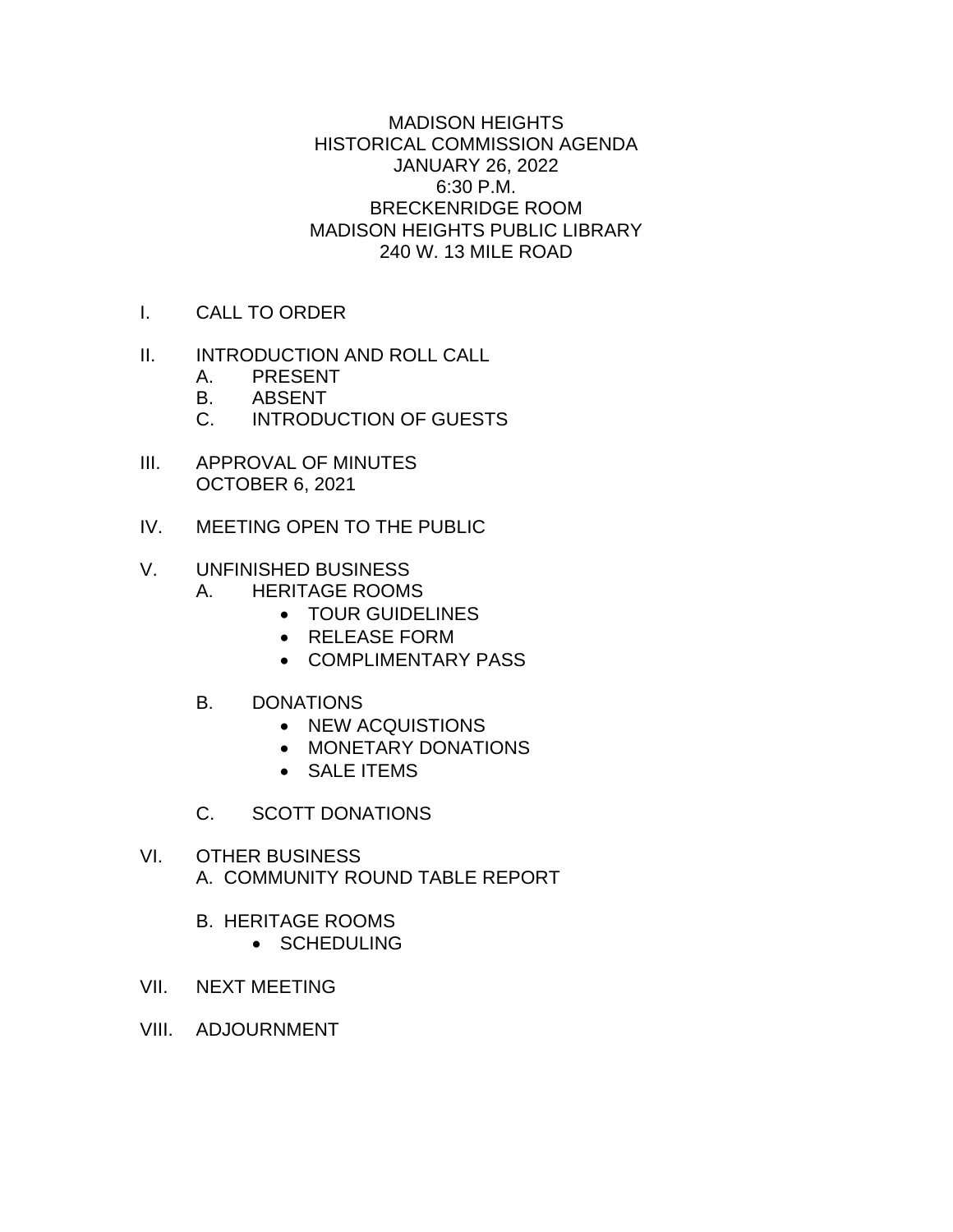### MADISON HEIGHTS HISTORICAL COMMISSION October 6, 2021

| <b>PRESENT:</b> | Jennifer Ballantine | Kelly Ording         |  |
|-----------------|---------------------|----------------------|--|
|                 | Rebecca Chambliss   | Pat Ross             |  |
|                 | <b>Adam Diemond</b> | Margene Scott        |  |
|                 | Sean Fleming        | <b>Justin Suarez</b> |  |
|                 | Tanya Graettinger   | Cheryl Suiter        |  |
|                 | Martha Kehoe        | Roslyn Yerman        |  |
|                 |                     |                      |  |
|                 |                     |                      |  |

|        | EXCUSED: Bob Corbett | Lila Richards |
|--------|----------------------|---------------|
|        | Deliza Lee           |               |
| GUEST: | <b>Bob Gettings</b>  |               |

I. CALL TO ORDER Meeting called to order at 6:32 p.m. by Yerman.

# II. INTRODUCTION AND ROLL CALL See above. Ross made a motion to excuse Corbett, Lee and Richards, with a second by Suarez.

Yeas: Ballantine, Chambliss, Diemond, Fleming, Graettinger Kehoe, Ording, Ross, Scott, Suarez, Yerman Naes: None

III. APPROVAL OF MINUTES – November 5, 2020 The minutes of the November 5, 2020 meeting were approved as drafted with a motion by Kehoe and a second by Ross.

Yeas: Ballantine, Chambliss, Diemond, Fleming, Graettinger Kehoe, Ording, Ross, Scott, Suarez, Yerman Naes: None

# IV. MEETING OPEN TO THE PUBLIC

# V. UNFINISHED BUSINESS

- A. HERITAGE ROOMS
	- TOUR GUIDELINES
	- RELEASE FORM
	- COMPLIMENTARY PASS

Yerman introduced these items for the benefit of the newer members. Suiter gave background information on the Complimentary pass as a way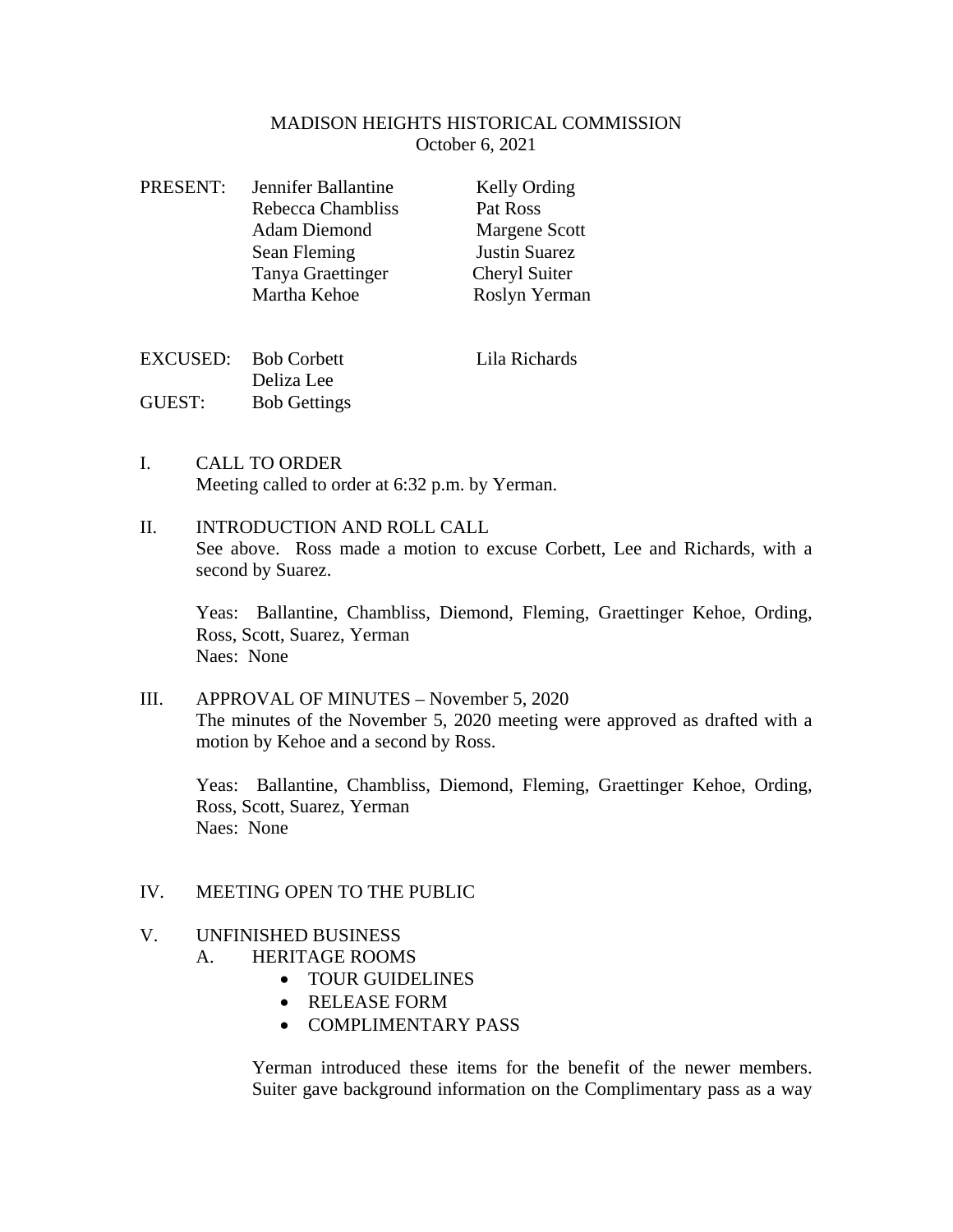of promoting the museum. Yerman added that the Commission has been brainstorming promotion, but given the number of new members, the first order of business should be familiarizing the Commission's new members with them.

Kehoe volunteered to coordinate orientations. Members were informed that Kehoe, Scott and Yerman will be in the Heritage Rooms on October  $15<sup>th</sup>$  for a portion of a civic center tour by Madison Elementary School  $2<sup>nd</sup>$ grade classes, and that the afternoon would be an opportunity for an orientation for those available.

- B. DONATIONS
	- NEW ACQUISITONS
	- MONETARY DONATIONS
	- SALE ITEMS

This standing item was tabled ahead of the Scott donations discussion.

#### VI. OTHER BUSINESS

A. COMMUNITY ROUND TABLE

• REPRESENTATIVE AND ALTERNATE Kehoe made a motion to appoint Scott as the Historical Commission Community Round Table representative with a second by Yerman.

Yeas: Ballantine, Chambliss, Diemond, Fleming, Graettinger Kehoe, Ording, Ross, Scott, Suarez, Yerman Naes: None

#### B. HERITAGE ROOMS - SCHEDULING

• This item was tabled until later in the meeting.

#### C. SCOTT DONATIONS

Discussion took place regarding the donations made to the museum in memory of Jack Scott. A final total was not yet available.

Discussion took place on reopening the Heritage Rooms. Kehoe mad a motion to resume hours on the first and third Tuesdays of the month beginning on November  $2<sup>nd</sup>$ , from 3:00 p.m. – 7:00 p.m. with a second by Scott.

Yeas: Ballantine, Chambliss, Diemond, Fleming, Graettinger Kehoe, Ording, Ross, Scott, Suarez, Yerman Naes: None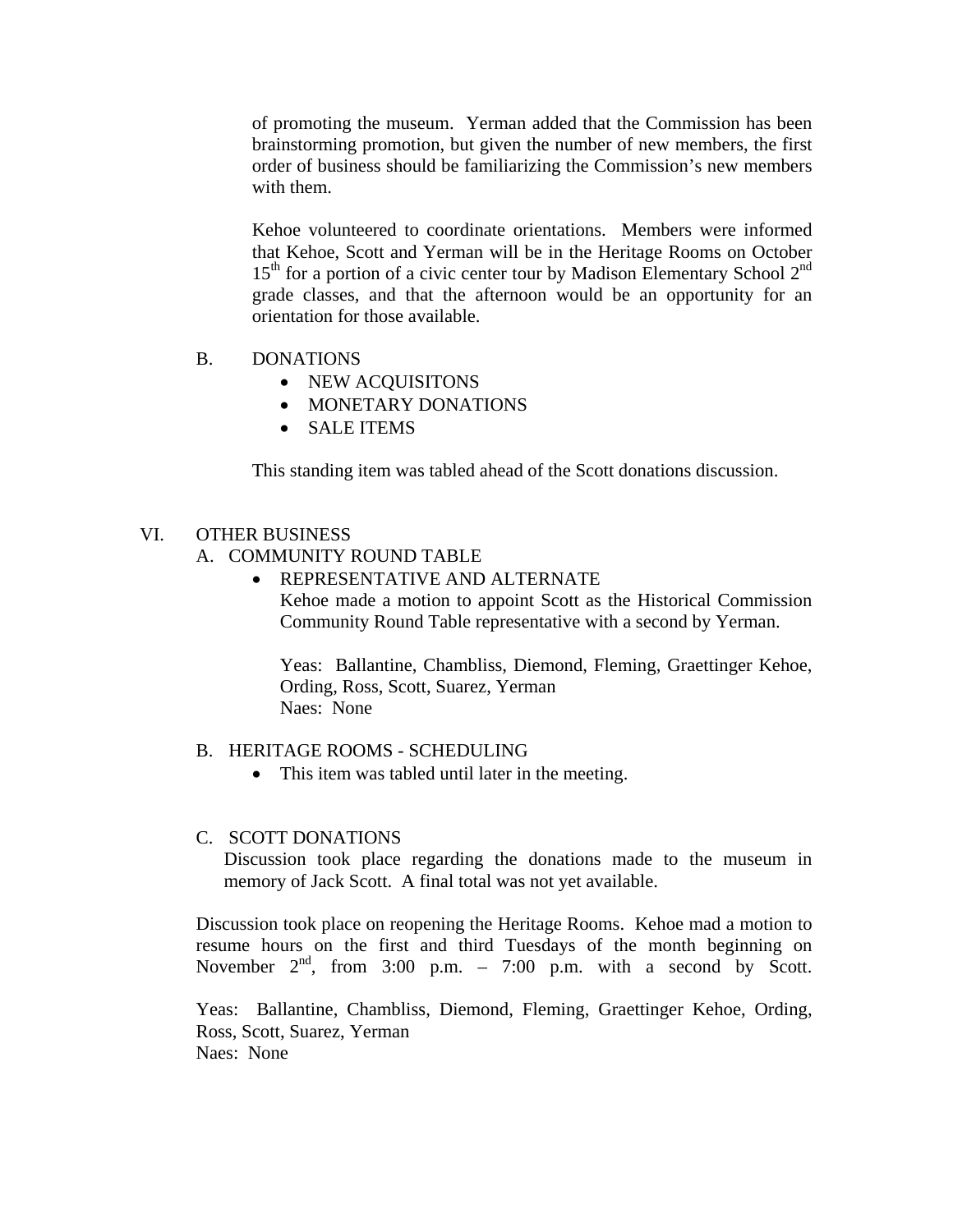Kehoe will coordinate the room schedule, pairing new members with old for orientation.

Kehoe asked about the status of the addition of Brian Hartwell's biography to accompany his photo on the Wall of Heroes. Scott replied that she is in receipt of the information and will work on ensuring an abridged version is created for the addition.

Kehoe additionally requested that museum donations go through the acquisitions subcommittee as discussed. The group was reminded that the focus is on historical items only from Madison Heights, given limited apce.

Scott noted a missing bookcase, which was donated by the Eastons. It was determined after the meeting that DPS staff is already trying to locate it.

Bernie Gonzalez was inducted into the Michigan Wrestling Hall of Fame. Museum items were part of the display for the ceremony, and Gonzalez donated a framed photo of Jim Myers (George the Animal Steel) with their return.

Scott share that Tanya Graettinger and her husband Eric (former Commission member) purchased the oldest home in the City.

Kehoe proposed a display featuring Tony Bliss and Jack Scott with a second by Scott.

Yeas: Ballantine, Chambliss, Diemond, Fleming, Graettinger Kehoe, Ording, Ross, Scott, Suarez, Yerman Naes: None

#### VIII. ADJOURNMENT

The meeting was adjourned at 8:00 p.m.

Respectfully Submitted,

Roslyn Yerman Library Director Madison Heights Public Library